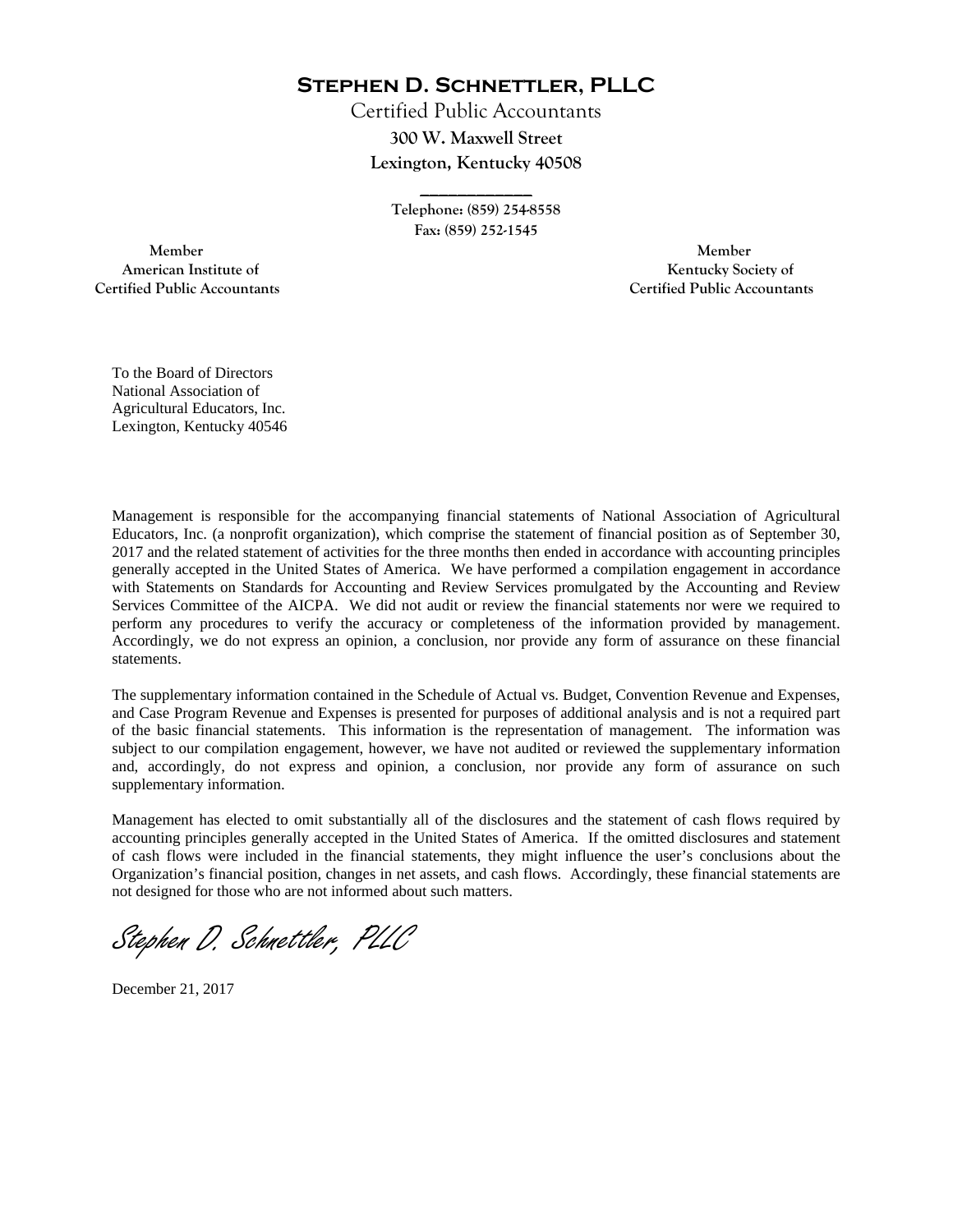# NATIONAL ASSOCIATION OF AGRICULTURAL EDUCATORS, INC. **Statement of Financial Position** September 30, 2017

| <b>ASSETS</b>                           |                 |
|-----------------------------------------|-----------------|
| Cash on deposit                         | \$<br>551,043   |
| Investments - operating fund            | 709,239         |
| Investments - life membership fund      | 243,711         |
| Accounts receivable                     | 251,884         |
| Inventory                               | 5,000           |
| Prepaid expenses                        | 51,571          |
| Property and equipment - CASE           | 409             |
| Property and equipment                  | 8,260           |
| <b>TOTAL ASSETS</b>                     | \$<br>1,821,117 |
| <b>LIABILITIES AND NET ASSETS</b>       |                 |
| <b>LIABILITIES</b>                      |                 |
| Accounts payable                        | \$<br>42,411    |
| Accrued leave payable                   | 48,633          |
| Other current liabilities               | 7,415           |
| <b>TOTAL LIABILITIES</b>                | 98,459          |
| <b>NET ASSETS</b>                       |                 |
| Unrestricted net assets:                |                 |
| Current operation                       | 1,159,724       |
| Board designated for special purposes   | 214,355         |
| Temporarily restricted net assets       | 1,550           |
| <b>CASE Project</b>                     | 347,029         |
| <b>TOTAL NET ASSETS</b>                 | 1,722,658       |
| <b>TOTAL LIABILITIES AND NET ASSETS</b> | \$<br>1,821,117 |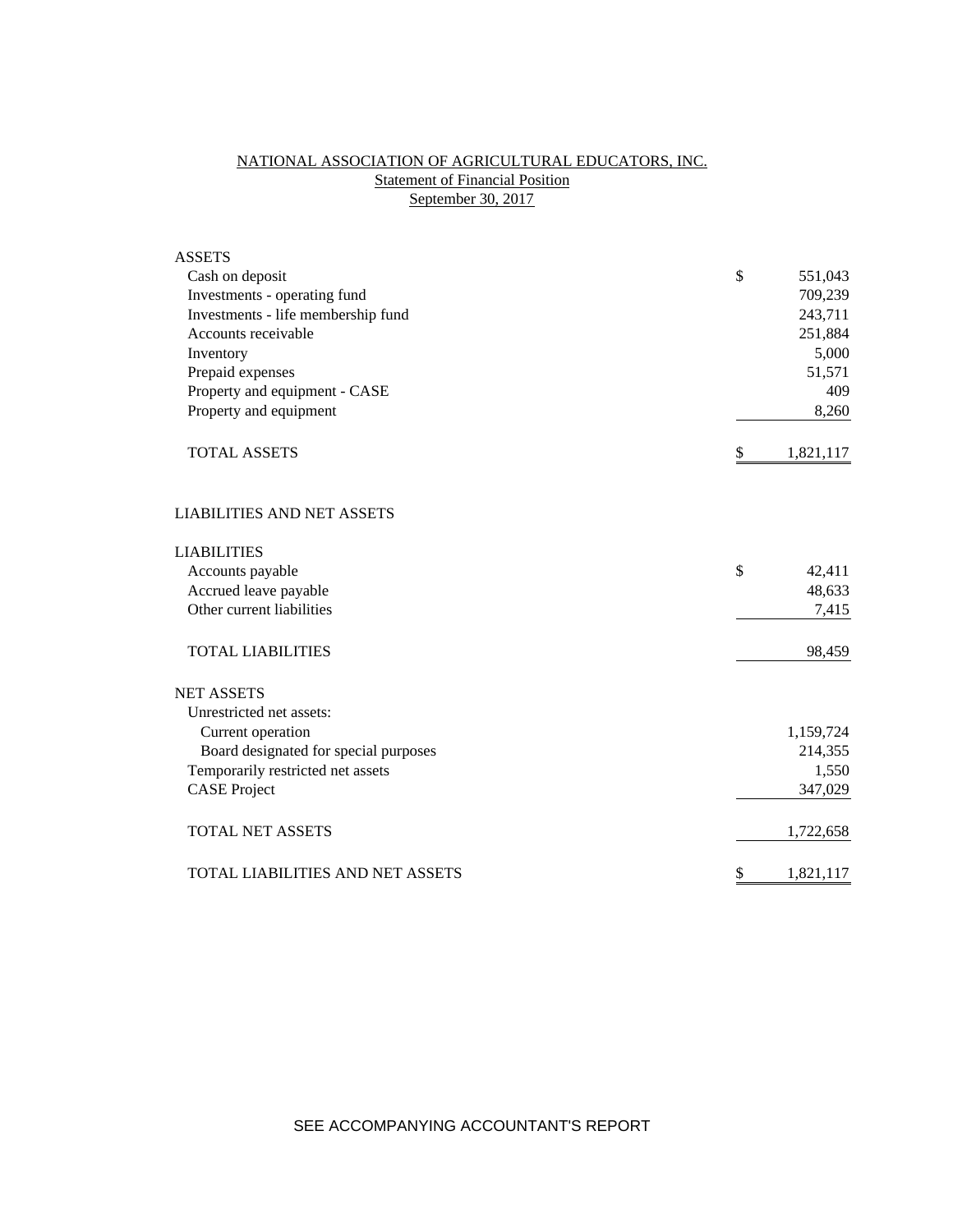### NATIONAL ASSOCIATION OF AGRICULTURAL EDUCATORS, INC. **Statement of Activities** For the Three Months Ended Septtember 30, 2017

|                                       |         | Unrestricted             |               |             |               |                 |
|---------------------------------------|---------|--------------------------|---------------|-------------|---------------|-----------------|
|                                       | Current |                          | Board         | Temporarily | CASE          |                 |
|                                       |         | Operations               | Designated    | Restricted  | Project       | Total           |
| Revenue, Gains and Losses             |         |                          |               |             |               |                 |
| Membership dues                       | \$      | 235,177                  | \$<br>840     | \$          | \$            | \$<br>236,017   |
| Convention registration               |         | 335                      |               |             |               | 335             |
| Sponsorship and awards                |         | 3,476                    |               |             |               | 3,476           |
| Merchandise sales                     |         | 2,936                    |               |             |               | 2,936           |
| Contributions                         |         |                          |               |             |               |                 |
| Management fees                       |         |                          |               |             |               | $\overline{a}$  |
| Net realized and unrealized           |         |                          |               |             |               |                 |
| gains (losses) on securities          |         | 37,838                   |               |             |               | 37,838          |
| Interest and dividends                |         | 2,902                    |               |             |               | 2,902           |
| FFA Foundation projects               |         | 109,880                  |               |             |               | 109,880         |
| CASE Program income                   |         |                          |               |             | 604,033       | 604,033         |
| Other income                          |         | 292,440                  |               |             |               | 292,440         |
| Total Revenue, Gaines and Losses      |         | 684,984                  | 840           |             | 604,033       | 1,289,857       |
| Net Assets Released from Restrictions |         |                          |               |             |               |                 |
| Total Revenue, Gains and Losses       |         |                          |               |             |               |                 |
| and Reclassifications                 |         | 684,984                  | 840           |             | 604,033       | 1,289,857       |
| <b>Expenses</b>                       |         |                          |               |             |               |                 |
| General expenses                      |         | 306,030                  |               |             |               | 306,030         |
| FFA Foundation projects               |         | 2,008                    |               |             |               | 2,008           |
| <b>CASE Program expenses</b>          |         | $\overline{\phantom{0}}$ |               |             | 546,871       | 546,871         |
| Convention expenses                   |         | 1,808                    |               |             |               | 1,808           |
|                                       |         |                          |               |             |               |                 |
| Total expenses                        |         | 309,846                  |               |             | 546,871       | 856,717         |
| INCREASE (DECREASE) IN NET ASSETS     |         | 375,138                  | 840           |             | 57,162        | 433,140         |
| NET ASSETS AT BEGINNING OF PERIOD     |         | 784,586                  | 213,515       | 1,550       | 289,867       | 1,289,518       |
| NET ASSETS AT END OF PERIOD           | \$      | 1,159,724                | \$<br>214,355 | \$<br>1,550 | \$<br>347,029 | \$<br>1,722,658 |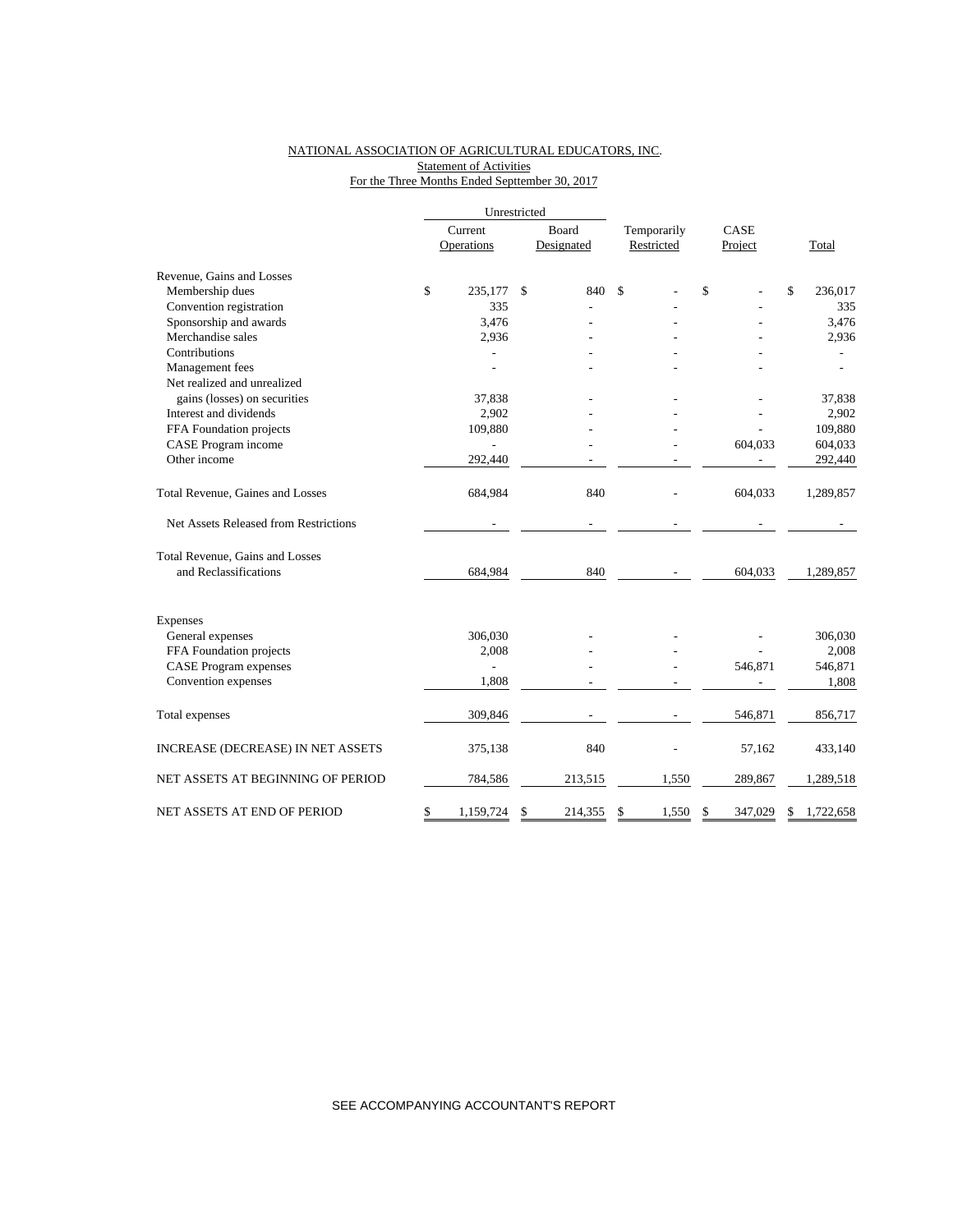## NATIONAL ASSOCIATION OF AGRICULTURAL EDUCATORS, INC. Schedule of Actual vs. Budget

For the One and Three Months Ended September 30, 2017

|                                                       | <b>MONTH</b><br><b>ACTUAL</b> | <b>MONTH</b><br><b>BUDGET</b> |     | <b>MONTH</b><br><b>\$VARIANCE</b> | YEAR TO DATE<br><b>ACTUAL</b> | <b>YEAR</b><br><b>BUDGET</b> |              | <b>YEAR</b><br><b>\$VARIANCE</b> |
|-------------------------------------------------------|-------------------------------|-------------------------------|-----|-----------------------------------|-------------------------------|------------------------------|--------------|----------------------------------|
| <b>REVENUE</b>                                        |                               |                               |     |                                   |                               |                              |              |                                  |
| Member dues                                           | \$<br>186,190 \$              | 33,704                        | -\$ | 152,486 \$                        | 233,767                       | \$<br>404,445                | $\mathbb{S}$ | (170, 678)                       |
| Corporate membership dues                             | 750                           | 2,625                         |     | (1, 875)                          | 2,250                         | 31,500                       |              | (29,250)                         |
| Upper division scholarships                           | ÷,                            | 1,833                         |     | (1, 833)                          | ä,                            | 22,000                       |              | (22,000)                         |
| Delmar scholarships                                   |                               | 625                           |     | (625)                             |                               | 7,500                        |              | (7,500)                          |
| Foundation management fees                            | $\sim$                        | 8,333                         |     | (8, 333)                          | $\blacksquare$                | 100,000                      |              | (100,000)                        |
| Interest and dividends                                | 1,251                         | 2,917                         |     | (1,666)                           | 2,142                         | 35,000                       |              | (32, 858)                        |
| Net realized and unrealized                           |                               |                               |     |                                   |                               |                              |              |                                  |
| gains (losses) on securities                          | 20,663                        | $\sim$                        |     | 20,663                            | 37,838                        |                              |              | 37,838                           |
| Merchandise sales                                     | 337                           | 500                           |     | (163)                             | 2,936                         | 6,000                        |              | (3,064)                          |
| Investment income, Life Fund                          | 413                           | 1,000                         |     | (587)                             | 760                           | 12,000                       |              | (11,240)                         |
| Contributions, Legislative Fund                       | $\overline{a}$                | $\mathbf{r}$                  |     | $\overline{a}$                    | ÷.                            |                              |              |                                  |
| Miscellaneous income                                  |                               | 750                           |     | (750)                             | L,                            | 9,000                        |              | (9,000)                          |
| Scholarship raffle proceeds                           |                               |                               |     | $\omega$                          |                               |                              |              |                                  |
| National Teach Ag Campaign                            | ÷,                            | 37,500                        |     | (37,500)                          | 78,720                        | 450,000                      |              | (371, 280)                       |
| Teacher crisis fund                                   | 1,816                         | $\overline{\phantom{a}}$      |     | 1,816                             | 9,543                         | $\equiv$                     |              | 9,543                            |
| <b>BFRDP</b> Grant                                    | $\overline{\phantom{a}}$      |                               |     |                                   | ÷,                            |                              |              |                                  |
| AEM business manager stipend                          | ÷,                            | 333                           |     | (333)                             | L.                            | 4,000                        |              | (4,000)                          |
| DuPont agriscience revenue                            | 164,000                       |                               |     | 164,000                           | 172,352                       | ä,                           |              | 172,352                          |
| DuPont - non foundation                               | 9,379                         | $\sim$                        |     | 9,379                             | 9,379                         | $\overline{a}$               |              | 9,379                            |
| NPS National Ag Ed leadership dinner                  | $\overline{\phantom{a}}$      | 352                           |     | (352)                             | $\blacksquare$                | 4,225                        |              | (4,225)                          |
| CASE management fee                                   | $\overline{a}$                | 2,000                         |     | (2,000)                           | $\blacksquare$                | 24,000                       |              | (24,000)                         |
| Council MMM management fee                            | ÷,                            | 417                           |     | (417)                             | ÷,                            | 5,000                        |              | (5,000)                          |
| Teach AG non-foundation revenue                       | 1,066                         |                               |     | 1,066                             | 1,866                         |                              |              | 1,866                            |
| FFA Foundation project - TTTK                         | ÷,                            | 4,375                         |     | (4,375)                           | 65,600                        | 52,500                       |              | 13,100                           |
| FFA Foundation project - OPAP                         |                               | 917                           |     | (917)                             | $\blacksquare$                | 11,000                       |              | (11,000)                         |
|                                                       |                               | 917                           |     |                                   | ÷.                            |                              |              |                                  |
| FFA Foundation project - OMSP                         |                               |                               |     | (917)                             |                               | 11,000                       |              | (11,000)<br>(2,800)              |
| FFA Foundation project - OT                           |                               | 917                           |     | (917)                             | 8,200                         | 11,000                       |              |                                  |
| FFA Foundation project - OYM                          |                               | 917                           |     | (917)                             | $\sim$                        | 11,000                       |              | (11,000)                         |
| FFA Foundation project - Lifetime Achievement         |                               | 208                           |     | (208)                             |                               | 2,500                        |              | (2,500)                          |
| FFA Foundation project - Outstanding Service Citation |                               | $\overline{\phantom{a}}$      |     | $\equiv$                          | $\blacksquare$                | ä,                           |              | $\sim$                           |
| FFA Foundation teacher workshop                       |                               | 1,667                         |     | (1,667)                           |                               | 20,000                       |              | (20,000)                         |
| FFA Foundation upper division scholarships            |                               | $\overline{\phantom{a}}$      |     | L.                                | ÷,                            | ÷,                           |              |                                  |
| FFA Foundation Agriscience Teacher                    |                               | 2,050                         |     | (2,050)                           | ÷,                            | 24,600                       |              | (24, 600)                        |
| FFA Foundation NATAA/NAII                             |                               | 10,000                        |     | (10,000)                          | ÷,                            | 120,000                      |              | (120,000)                        |
| FFA Foundation project - XLR8                         | ÷,                            | 2,000                         |     | (2,000)                           | L.                            | 24,000                       |              | (24,000)                         |
| FFA Foundation communities of practice                | 4,920                         | 4,783                         |     | 137                               | 36,080                        | 57,400                       |              | (21, 320)                        |
| FFA Foundation convention internet lounge             |                               | $\overline{\phantom{a}}$      |     |                                   | ÷,                            | ÷,                           |              |                                  |
| CASE program net income                               | 17,889                        | $\sim$                        |     | 17,889                            | 57,162                        |                              |              | 57,162                           |
| Convention net income                                 | 20,640                        | 4,870                         |     | 15,770                            | 22,583                        | 58,450                       |              | (35, 867)                        |
| <b>TOTAL REVENUE</b>                                  | 429,314                       | 126,510                       |     | 302,804                           | 741,178                       | 1,518,120                    |              | (776, 942)                       |
| <b>EXPENSES</b>                                       |                               |                               |     |                                   |                               |                              |              |                                  |
| Salaries                                              | 39,459                        | 31,166                        |     | 8,293                             | 113,357                       | 373,987                      |              | (260, 630)                       |
| Taxes and benefits                                    | 8,032                         | 8,568                         |     | (536)                             | 20,870                        | 102,817                      |              | (81, 947)                        |
| Computer service                                      | 3,618                         | 667                           |     | 2,951                             | 8,299                         | 8,000                        |              | 299                              |
| Telephone                                             | 1,459                         | 500                           |     | 959                               | 1,964                         | 6,000                        |              | (4,036)                          |
| Accounting                                            | 700                           | 1,367                         |     | (667)                             | 2,100                         | 16,400                       |              | (14,300)                         |
|                                                       | 244                           | 333                           |     | (89)                              | 732                           | 4,000                        |              |                                  |
| Depreciation                                          | $\omega_{\rm c}$              |                               |     |                                   |                               |                              |              | (3,268)                          |
| Rent                                                  |                               | 833                           |     | (833)                             | 10,050                        | 10,000                       |              | 50                               |
| Insurance                                             | 315                           | 833                           |     | (518)                             | 946                           | 10,000                       |              | (9,054)                          |
| Legal                                                 | $\omega$                      | 83                            |     | (83)                              |                               | 1,000                        |              | (1,000)                          |
| Office Supplies                                       | 379                           | 1,083                         |     | (704)                             | 2,438                         | 13,000                       |              | (10, 562)                        |
| Bank charges and investment fees                      | $\omega_{\rm c}$              | 8                             |     | (8)                               | 2,184                         | 100                          |              | 2,084                            |
| Printing, general                                     | 370                           | 250                           |     | 120                               | 953                           | 3,000                        |              | (2,047)                          |
| Staff training                                        | ÷,                            | $42\,$                        |     | (42)                              | ÷,                            | 500                          |              | (500)                            |
| Taxes and licenses                                    | ÷,                            | $\overline{4}$                |     | (4)                               | ä,                            | 50                           |              | (50)                             |
| Membership and contributions                          | 3,000                         | 1,667                         |     | 1,333                             | 3,050                         | 20,000                       |              | (16,950)                         |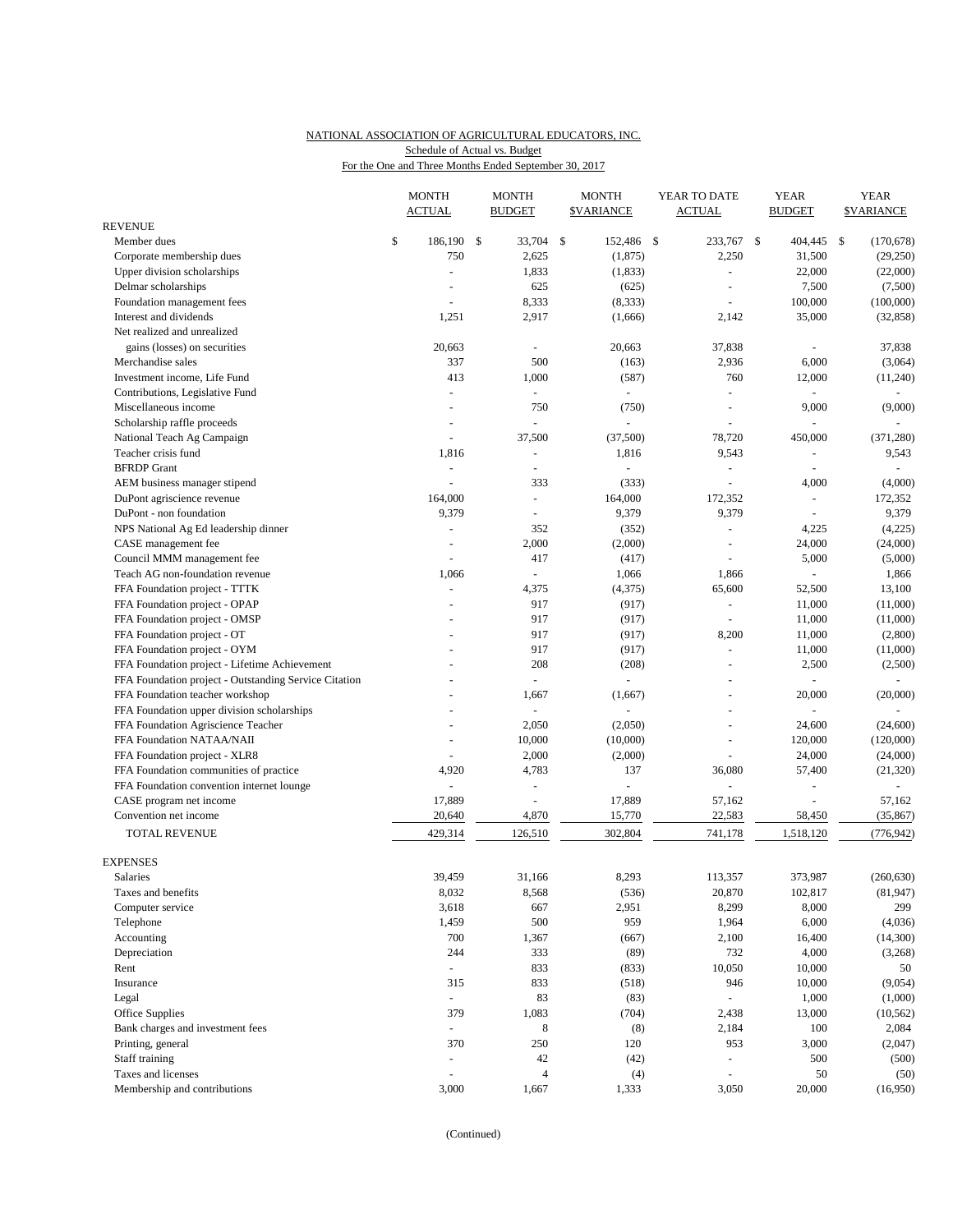### NATIONAL ASSOCIATION OF AGRICULTURAL EDUCATORS, INC. For the One and Three Months Ended September 30, 2017 Schedule of Actual vs. Budget

|                                                       | <b>MONTH</b><br><b>ACTUAL</b> | <b>MONTH</b><br><b>BUDGET</b> | <b>MONTH</b><br><b><i>SVARIANCE</i></b> | YEAR TO DATE<br><b>ACTUAL</b> | <b>YEAR</b><br><b>BUDGET</b> | <b>YEAR</b><br><b>\$VARIANCE</b> |
|-------------------------------------------------------|-------------------------------|-------------------------------|-----------------------------------------|-------------------------------|------------------------------|----------------------------------|
|                                                       |                               |                               |                                         |                               |                              |                                  |
| Travel, staff                                         | 622                           | 2,917                         | (2,295)                                 | 5,800                         | 35,000                       | (29,200)                         |
| Promotion and marketing                               |                               | 2,083                         | (2,083)                                 | 213                           | 25,000                       | (24, 787)                        |
| Merchandise and diaries                               |                               | 208                           | (208)                                   | 4,791                         | 2,500                        | 2,291                            |
| Photocopying                                          | $\overline{a}$                | 8                             | (8)                                     | $\omega$                      | 100                          | (100)                            |
| Postage, general                                      | 237                           | 667                           | (430)                                   | 1,347                         | 8,000                        | (6,653)                          |
| Professional liability insurance                      | $\omega$                      | 3,233                         | (3,233)                                 | L.                            | 38,790                       | (38,790)                         |
| Public relations                                      |                               | 83                            | (83)                                    | 86                            | 1,000                        | (914)                            |
| Delmar scholarships                                   | 9,000                         | 625                           | 8,375                                   | 9,000                         | 7,500                        | 1,500                            |
| Travel, regional secretaries                          | $\overline{a}$                | 1,500                         | (1,500)                                 | ÷                             | 18,000                       | (18,000)                         |
| Travel, board of directors                            | 1,546                         | 3,333                         | (1,787)                                 | 8,689                         | 40,000                       | (31,311)                         |
| Nat'l Teach Ag Campaign                               | 44,427                        | 34,167                        | 10,260                                  | 77,529                        | 410,000                      | (332, 471)                       |
| FFA Foundation project - TTTK                         | (150)                         | 3,875                         | (4,025)                                 | 185                           | 46,500                       | (46,315)                         |
| FFA Foundation project - OPAP                         | L.                            | 917                           | (917)                                   | $\overline{a}$                | 11,000                       | (11,000)                         |
| FFA Foundation project - OMSP                         | $\overline{a}$                | 917                           | (917)                                   | 483                           | 11,000                       | (10, 517)                        |
| FFA Foundation project - OT                           | 335                           | 917                           | (582)                                   | 1,005                         | 11,000                       | (9,995)                          |
| FFA Foundation project - OYM                          | ÷,                            | 917                           | (917)                                   | ÷,                            | 11,000                       | (11,000)                         |
| FFA Foundation project - Lifetime achievement         |                               | 208                           | (208)                                   | L.                            | 2,500                        | (2,500)                          |
| FFA Foundation project - Outstanding service citation |                               | $\overline{a}$                | ÷                                       |                               |                              |                                  |
| FFA Foundation teacher workshop                       |                               | L.                            | ÷                                       | ÷.                            | $\overline{a}$               | ÷.                               |
| FFA Foundation Regional Grants                        |                               | L,                            | L,                                      | L.                            |                              |                                  |
| FFA Foundation Agrisciense Teachers                   |                               | 833                           | (833)                                   | 335                           | 10,000                       | (9,665)                          |
| FFA Foundation XLR8                                   | 335                           | 2,000                         | (1,665)                                 | 335                           | 24,000                       | (23, 665)                        |
| FFA Foundation convention internet lounge             | $\overline{a}$                | $\overline{a}$                | $\overline{a}$                          | $\overline{a}$                |                              |                                  |
| NPS Ag Ed Leadership dinner                           | L,                            | 352                           | (352)                                   | $\overline{a}$                | 4,225                        | (4,225)                          |
| Upper division scholarships                           | ÷                             | 1,833                         | (1, 833)                                | $\sim$                        | 22,000                       | (22,000)                         |
| <b>TTTK</b>                                           |                               | ÷,                            | ÷,                                      |                               | ÷,                           | $\bar{a}$                        |
| DuPont Agriscience                                    | 30                            | L.                            | 30                                      | 17,316                        | L.                           | 17,316                           |
| Regional grants                                       |                               | $\overline{a}$                | $\overline{a}$                          | ÷,                            |                              |                                  |
| NPS expense                                           |                               | 417                           | (417)                                   | $\overline{a}$                | 5,000                        | (5,000)                          |
| Webinar expense                                       | $\overline{a}$                | 42                            | (42)                                    | 144                           | 500                          | (356)                            |
| Teacher crisis fund                                   | 500                           |                               | 500                                     | 1,500                         |                              | 1,500                            |
| Communities of practice expense                       | L.                            | 3,167                         | (3,167)                                 | $\overline{a}$                | 38,000                       | (38,000)                         |
| Substitute teacher hire behinds                       |                               | 42                            | (42)                                    | $\sim$                        | 500                          | (500)                            |
| Website                                               | 3,370                         | 1,500                         | 1,870                                   | 4,194                         | 18,000                       | (13,806)                         |
| <b>NATAA</b>                                          | ä,                            | 10,000                        | (10,000)                                | 6,000                         | 120,000                      | (114,000)                        |
| <b>BFRDP</b> expense                                  |                               | L.                            | L.                                      | ÷,                            | ä,                           |                                  |
| <b>BFPD</b> contract labor                            | ÷                             | $\sim$                        | $\blacksquare$                          | ÷,                            | L.                           | $\sim$                           |
| Credit card expense                                   | 579                           | 333                           | 246                                     | 1,613                         | 4,000                        | (2, 387)                         |
| Storage                                               | ÷,                            | $\overline{a}$                | ÷,                                      | $\sim$                        | $\overline{\phantom{a}}$     |                                  |
| Professional development                              |                               | $\overline{a}$                | L.                                      | L.                            |                              |                                  |
| Ag ed opportuinty fund                                |                               |                               | L,                                      | 500                           |                              | 500                              |
| Miscellaneous                                         | 30                            |                               | 30                                      | 30                            |                              | 30                               |
| TOTAL EXPENSES                                        | 118,437                       | 124,498                       | (6,061)                                 | 308,038                       | 1,493,969                    | (1, 185, 931)                    |
|                                                       |                               |                               |                                         |                               |                              |                                  |
| NET INCOME (LOSS)                                     | \$<br>310,877                 | \$<br>2,012                   | \$<br>308,865                           | \$<br>433,140                 | \$<br>24,151 \$              | 408,989                          |

SEE ACCOMPANYING ACCOUNTANT'S REPORT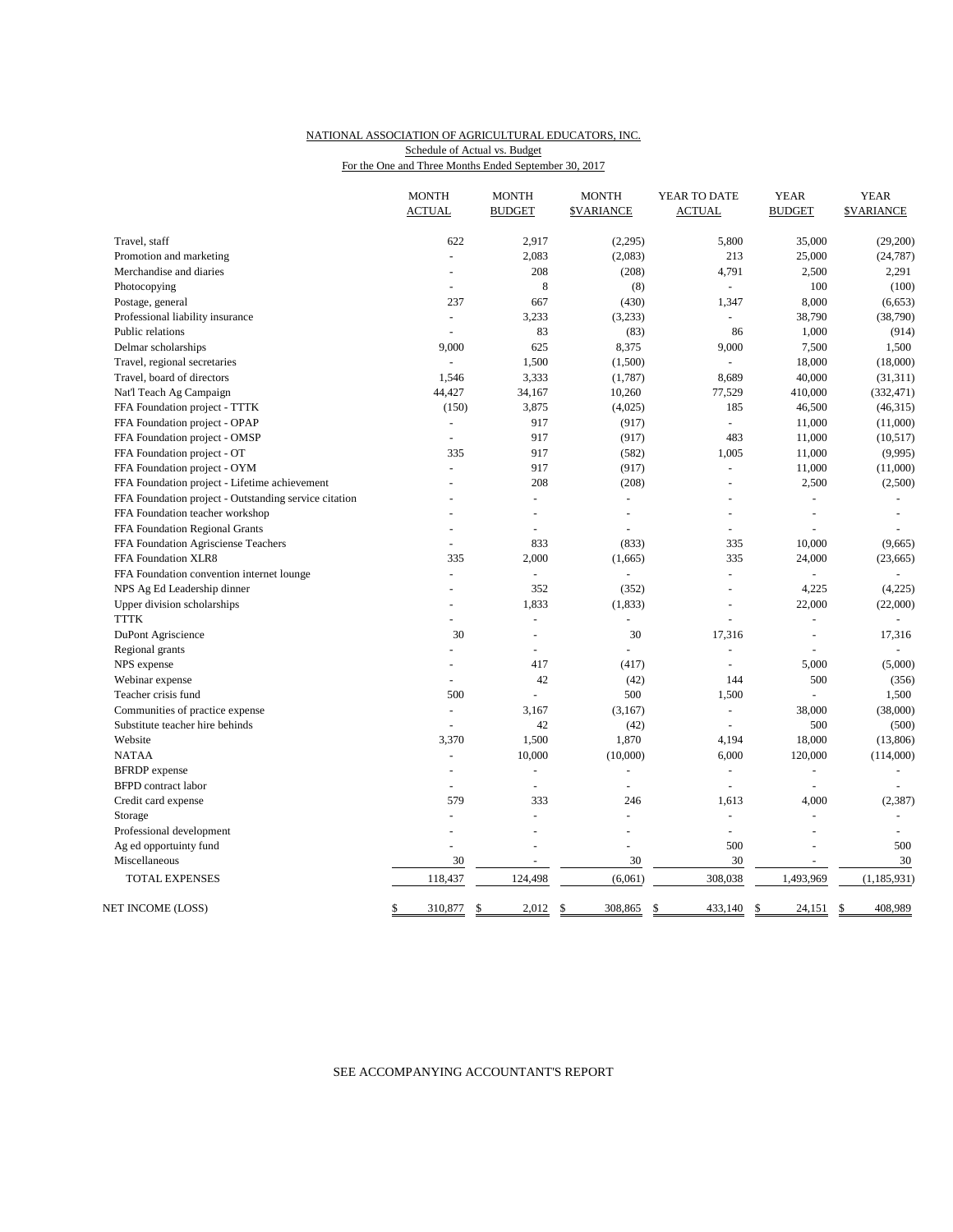#### NATIONAL ASSOCIATION OF AGRICULTURAL EDUCATORS, INC. Schedule of Convention Revenue and Expenses For the One and Three Months Ended September 30, 2017

|                                           |    | <b>MONTH</b>  |    | <b>MONTH</b>  | <b>MONTH</b>       | YEAR TO DATE  |               | <b>YEAR</b>   |    | <b>YEAR</b>      |
|-------------------------------------------|----|---------------|----|---------------|--------------------|---------------|---------------|---------------|----|------------------|
|                                           |    | <b>ACTUAL</b> |    | <b>BUDGET</b> | <b>\$VARIANCE</b>  | <b>ACTUAL</b> |               | <b>BUDGET</b> |    | <b>SVARIANCE</b> |
| <b>REVENUE</b>                            |    |               |    |               |                    |               |               |               |    |                  |
| Convention, registration                  | \$ | 335           | \$ | 9,583         | \$<br>$(9,248)$ \$ | 335           | $\mathcal{S}$ | 115,000       | S. | (114, 665)       |
| Convention, trade show                    |    | 600           |    |               | 600                | 900           |               |               |    | 900              |
| Convention, sponsorships - FFA Foundation |    | 18,040        |    | 5,000         | 13,040             | 19,680        |               | 60,000        |    | (40, 320)        |
| Convention, host state social             |    |               |    |               |                    |               |               |               |    |                  |
| Convention, sponsorships                  |    | 2,000         |    | 2,000         |                    | 3,476         |               | 24,000        |    | (20, 524)        |
| <b>TOTAL REVENUE</b>                      |    | 20,975        |    | 16,583        | 4,392              | 24,391        |               | 199,000       |    | (174, 609)       |
| <b>EXPENSES</b>                           |    |               |    |               |                    |               |               |               |    |                  |
| Convention, plaques and trophies          |    |               |    | 167           | (167)              | 335           |               | 2,000         |    | (1,665)          |
| Convention, printing                      |    |               |    |               |                    |               |               |               |    |                  |
| Convention, awards                        |    | 335           |    | 833           | (498)              | 1,005         |               | 10,000        |    | (8,995)          |
| Convention, miscellaneous                 |    |               |    |               |                    |               |               |               |    |                  |
| Convention, meal functions                |    |               |    | 833           | (833)              |               |               | 10,000        |    | (10,000)         |
| Convention, promotion and marketing       |    |               |    | 167           | (167)              |               |               | 2,000         |    | (2,000)          |
| Convention, postage and shipping          |    |               |    | 167           | (167)              |               |               | 2,000         |    | (2,000)          |
| Convention, equipment rental              |    |               |    | 1,667         | (1,667)            | 133           |               | 20,000        |    | (19, 867)        |
| Convention, host state social             |    |               |    |               |                    |               |               |               |    |                  |
| Convention, committee expense             |    |               |    | 379           | (379)              | 335           |               | 4,550         |    | (4,215)          |
| Convention, sponsorships - FFA Foundation |    |               |    | 4,583         | (4,583)            |               |               | 55,000        |    | (55,000)         |
| Convention, travel/board of directors     |    |               |    | 1,917         | (1,917)            |               |               | 23,000        |    | (23,000)         |
| Convention, staff travel                  |    |               |    | 1,000         | (1,000)            | ٠             |               | 12,000        |    | (12,000)         |
| <b>TOTAL EXPENSES</b>                     |    | 335           |    | 11,713        | (11, 378)          | 1,808         |               | 140,550       |    | (138, 742)       |
| <b>NET INCOME (LOSS)</b>                  | S  | 20,640        | S. | 4,870         | \$<br>15,770       | \$<br>22,583  | \$            | 58,450        | S  | (35, 867)        |

SEE ACCOMPANYING ACCOUNTANT'S REPORT